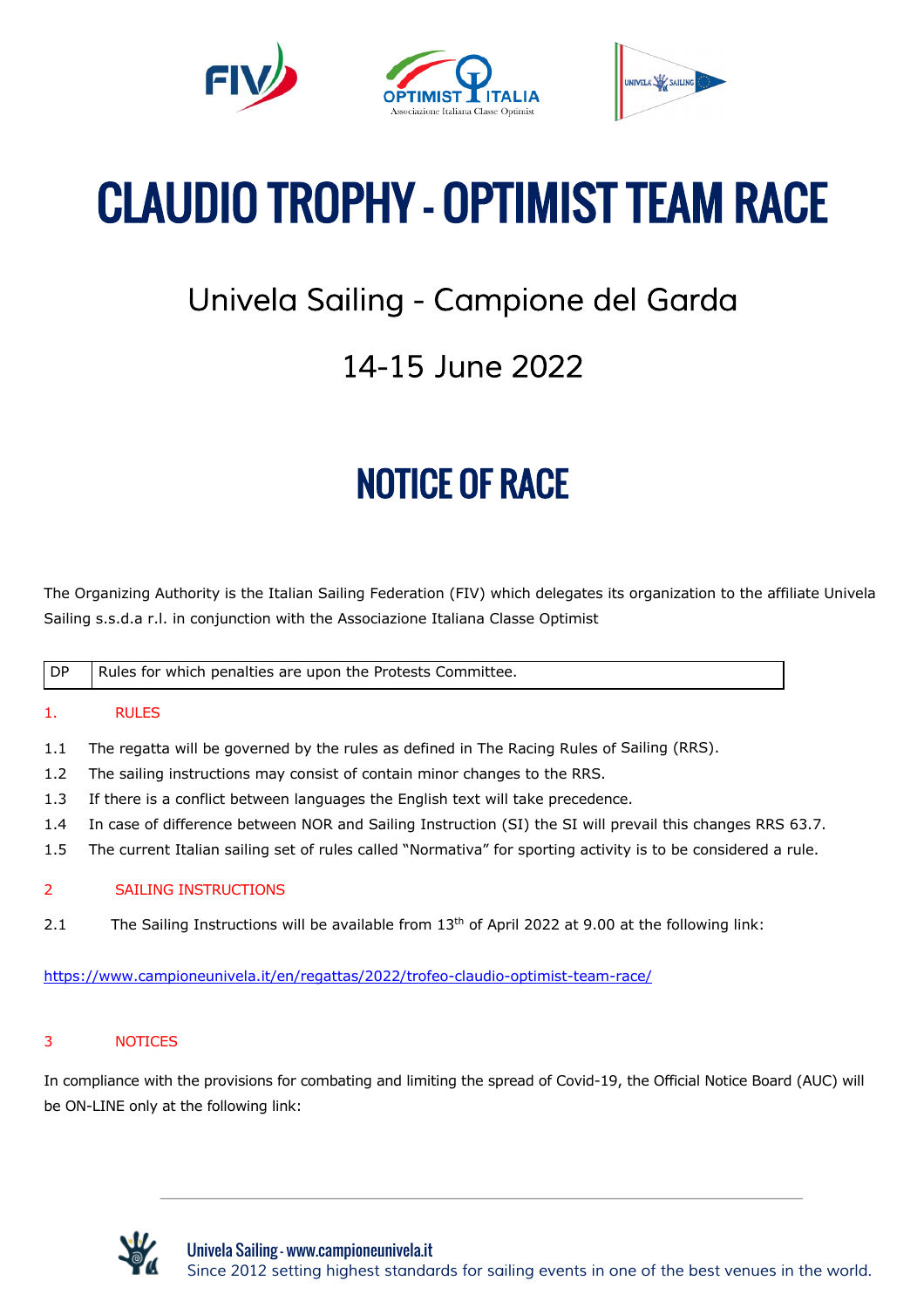

https://www.campioneunivela.it/en/regattas/2022/trofeo-claudio-optimist-team-race/

#### 4 ELIGIBILITY AND ENTRY

4.1 Admission by invitation only. The O.A. will invite teams from different nations or national regions or clubs, consisting of 5 sailors (4 racing, 1 reserve).

4.2 Competitors are required to comply with their respective MNA's regulations and to be current members of IODA or the Optimist O.A. for the country of (their) residence and have been born in the years 2007, 2008, 2009, 2010, 2011.

4.3 Competitors shall present upon registration:

a) Italian sailors shall show their FIV membership card 2022 with valid medical certificate.

b) Foreigner sailors shall carry the membership card issued by their national authority.

4.4 The measurement form or certificate of the boat, mast and sail

4.5 Registration is by team, not by competitor. Teams shall complete a registration form for each team: ENTRY FORM, ( https://www.campioneunivela.it/en/register/?id\_regata=1849 ) with the declaration of discharge of responsibility that must be signed by the coach and the designated adult to the child's safety. Each team shall consist of at least four crews, with a maximum of five, but only four crews shall sail in each race. A parent or legal guardian of each competitor must complete the waiver registration, which must also be signed by the designated adult for acceptance. Teams must have completed and submitted all parts of the registration forms together with the registration fee and the Entry Form.

4.6 Entries shall be submitted to the Secretary of the Event not later than **May 15th, 2022**, accompanied by the registration fee non-refundable per team.

4.7 Substitution for a registered team: A team may substitute one competitor by written request to the Regatta Chairperson after the entry deadline so long as all appropriate forms described in 3.3 are completed and submitted before check-in.

#### 5 ENTRY FEES

5.1 The registrations shall be made on the following website https://www.campioneunivela.it/en/regattas/2022/trofeo-claudio-optimist-team-race/

5.2 **The entry fee is €480** per team and must be paid by Credit Card by 15th of May 2022. It includes **accommodation** in rooms of Univela with **Breakfast**, **Lunch** and **Dinner** for **5 competitors and 1 coach**. Univela will provide 2 rooms both with private bathroom for each team. Breakfast is continental style, and it is provided by Univela

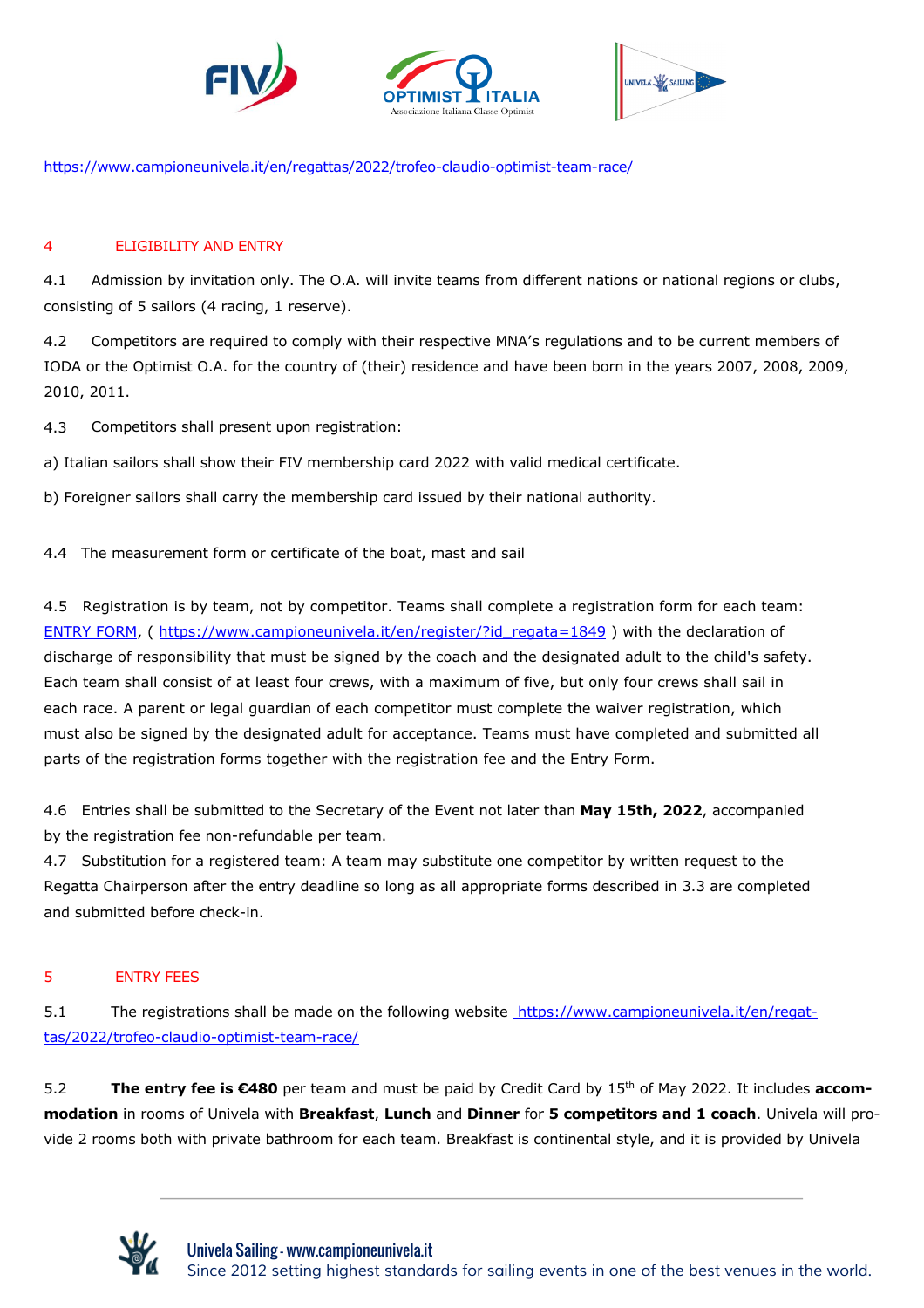





restaurant. Lunch will be in the format of a "packed lunch" with sandwich, fruit, and water. Dinner will be at the Univela restaurant, and the menu will be communicated during the regatta.

5.3 The registration shall be displayed at the Entry List only when the Entry Form with all information filled in and the payment of the non-refundable entry fee shall be sent successfully. The successful payment will be considered a confirmation of entry.

5.4 Substitution for a registered team: A team may substitute one competitor by written request to the Regatta Chairperson after the entry deadline so long as all appropriate forms described in 4.5 are completed and submitted before check-in.

5.5 Teams looking for chartering optimists or motorboats can request availability at the secretary office using the following email address club@campioneunivela.it .

5.6 The sailors part of each team participating at Trofeo Claudio can participate at the following event Meringa Cup – Trofeo Alpe del Garda that will take place 17-18-19 of June at Univela Sailing **without having to pay the entry fee**.

#### 6 ADVERTISING

- 6.1 Boats may be required to display the advertising chosen and supplied by the organizing authority.
- 6.2 Advertising is permitted as per the Class Rules according to WS Regulation 20
- 6.3 Italian boat displaying advertisements must submit the FIV licence.

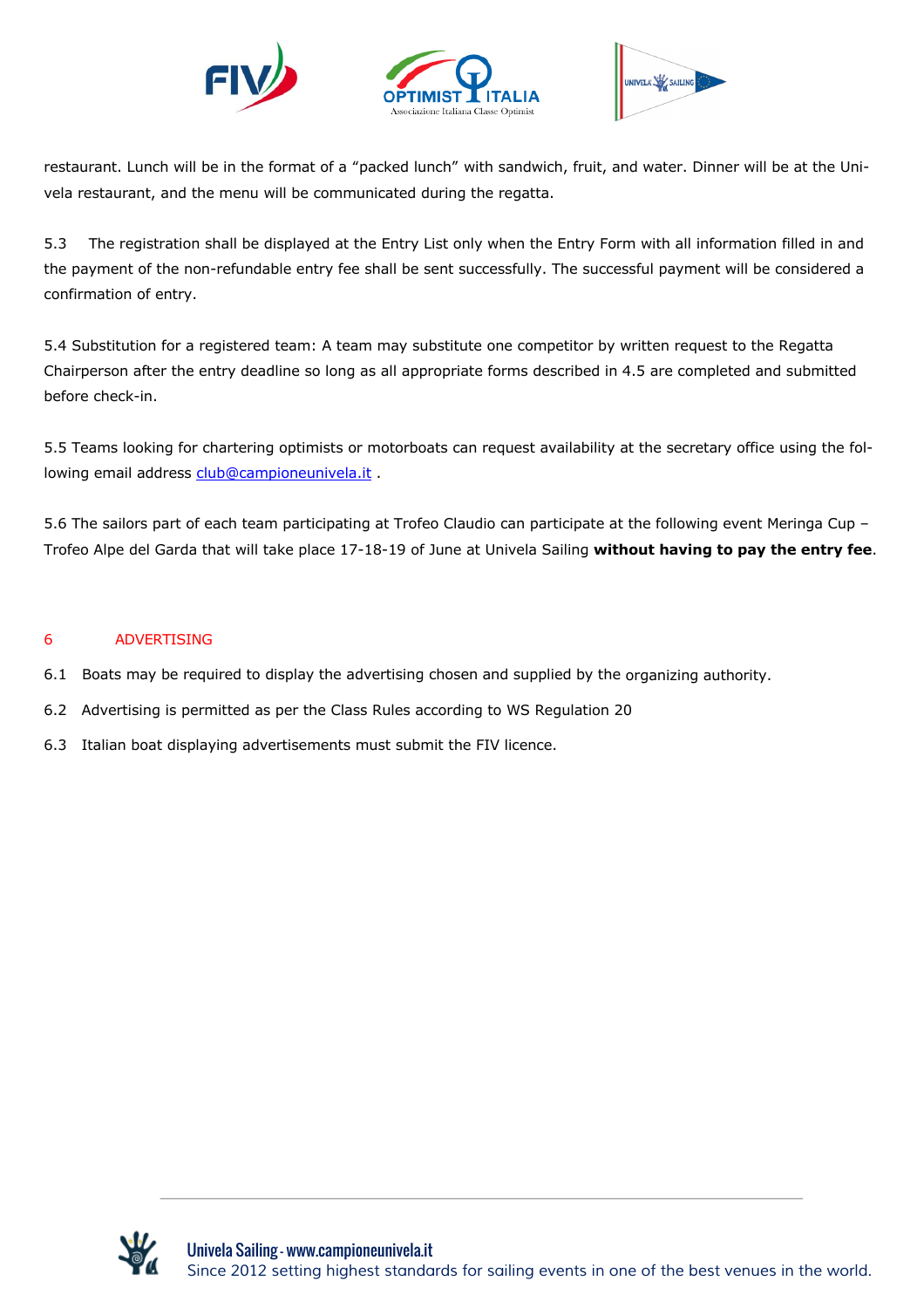





#### 7 SCHEDULE

7.1 Races and social events are scheduled as follows:

- **13th of June** 14:00 17:00 Registration 19:00 Coaches Briefing
- 14<sup>th</sup> of June 8:00 Skipper Meeting 9:30 First Warning Signal
- 15<sup>th</sup> of June 8:00 Skipper Meeting 9:30 First Warning Signal 18:00 Prize Giving

7.2 Without notice on the notice board, the warning signal time will be the same as the day before.

7.3 On the last day of the regatta there will be no warning signal after 18:00 hrs.

#### 8 MEASUREMENTS

8.1 Competitors are allowed to use only one hull, dagger board, rudder (with tiller and extension), mast, boom, sprit and sail during the regatta. Substitution of such equipment shall occur only with the protest committee's approval.

8.2 There may be measurement inspection on the water at any time.

8.3 All equipment may be subject to a safety check at any time.

#### 9 VENUE

9.1 The race will be on the water in front Univela Hostel - Campione del Garda – (Brescia) Italy 45°15'25N 10°45'00E, Tel.: +39.0365.791102. E-mail: info@campioneunivela.it, Web site: www.campioneunivela.it

#### 10 COURSE

10.1 Regatta format: The event will be a four boats against four boats team race. For teams having five competitors, only four may compete in a race, so long as the fifth competitor remains in the area designated for coaches from the warning signal of that race until that race has been completed.

10.2 The regatta format and number of races will be determined by the Regatta Chairperson, Principal Race Officer, and Chief Umpire, and will consist of one or more round robin, semi-finals and Finals (if possible), as specified in the sailing instruction.

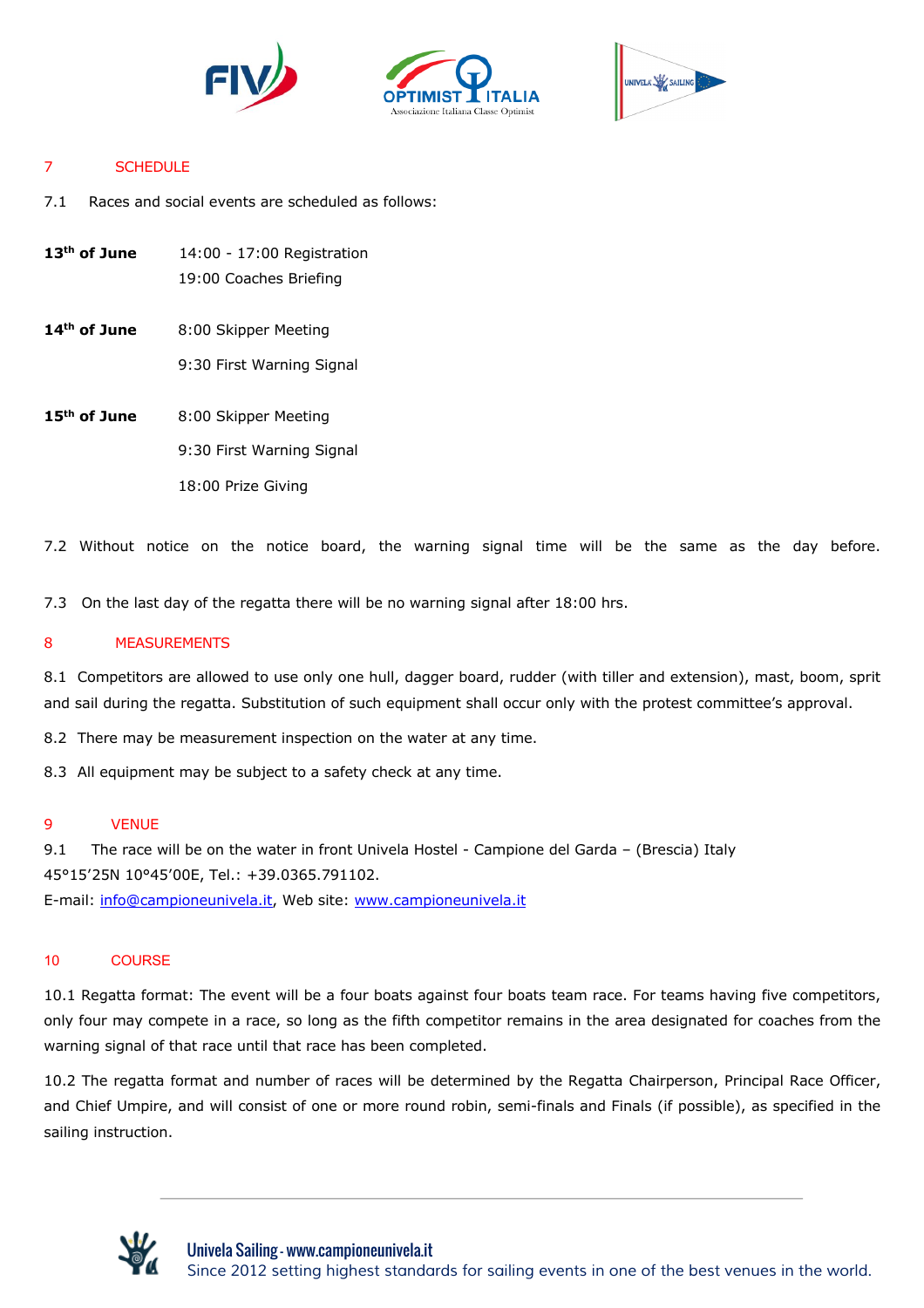



10.3 The starting order of teams competing and the format to be sailed will be posted on the Official Notice Board each day. If wind, weather, or other contingencies make the completion of a current or an additional scheduled round robin or series impractical, the regatta may be terminated, and the results based on the standings at the completion of the immediate prior round robin(s) or series. If no round or series has been completed, Principal Race Officer and Chief Umpire determine that no round or series may be completed in the remaining time, the round or series in progress may be terminated or the format altered to conclude the championship and determine a winner.

11 N.A.

#### 12. SCORING

RRS Appendix D3 shall apply.

#### 13 SUPPORT BOATS

13.1 All support boats shall be registered with the Organizing Authority and will be required to comply with local legislation and event support boat regulations. The Organizing Authority may refuse registrations and accept later registrations at their sole discretion.

13.2 The registrant of a support boat will be charged for a not refundable fee of  $\epsilon$  50. The fee includes crane use (first and last day), trailer parking and berthing in the harbour.

13.3 Support boats with team leaders, coaches and other support personnel shall stay outside areas where boats are racing from the time of the starting sequence until all boats have finished, or the race committee signals a postponement, general recall or abandonment. Support boats shall comply with any reasonable request from the regatta officials.

13.4 Each team is allowed up to one designated coach boat, and each coach is required to carry a working VHF radio tuned to the channel indicated by the Organization. Coach and spectator boats shall remain anchored in the designated waiting areas, unless otherwise directed by the Race Committee and/or Umpires.

#### 14 DISCLAIMER OF LIABILITY

14.1 RRS 3 states: "The responsibility for a boat's decision to participate in a race or to remain in the race rests solely with her." Therefore: By participating in this event every competitor agrees and recognizes that sailing is a potentially dangerous activity that carries risks. These risks include the possibility of dealing with strong winds and rough seas, sudden changes in the weather, breakdowns / damage to equipment, mishandling of the boat, poor

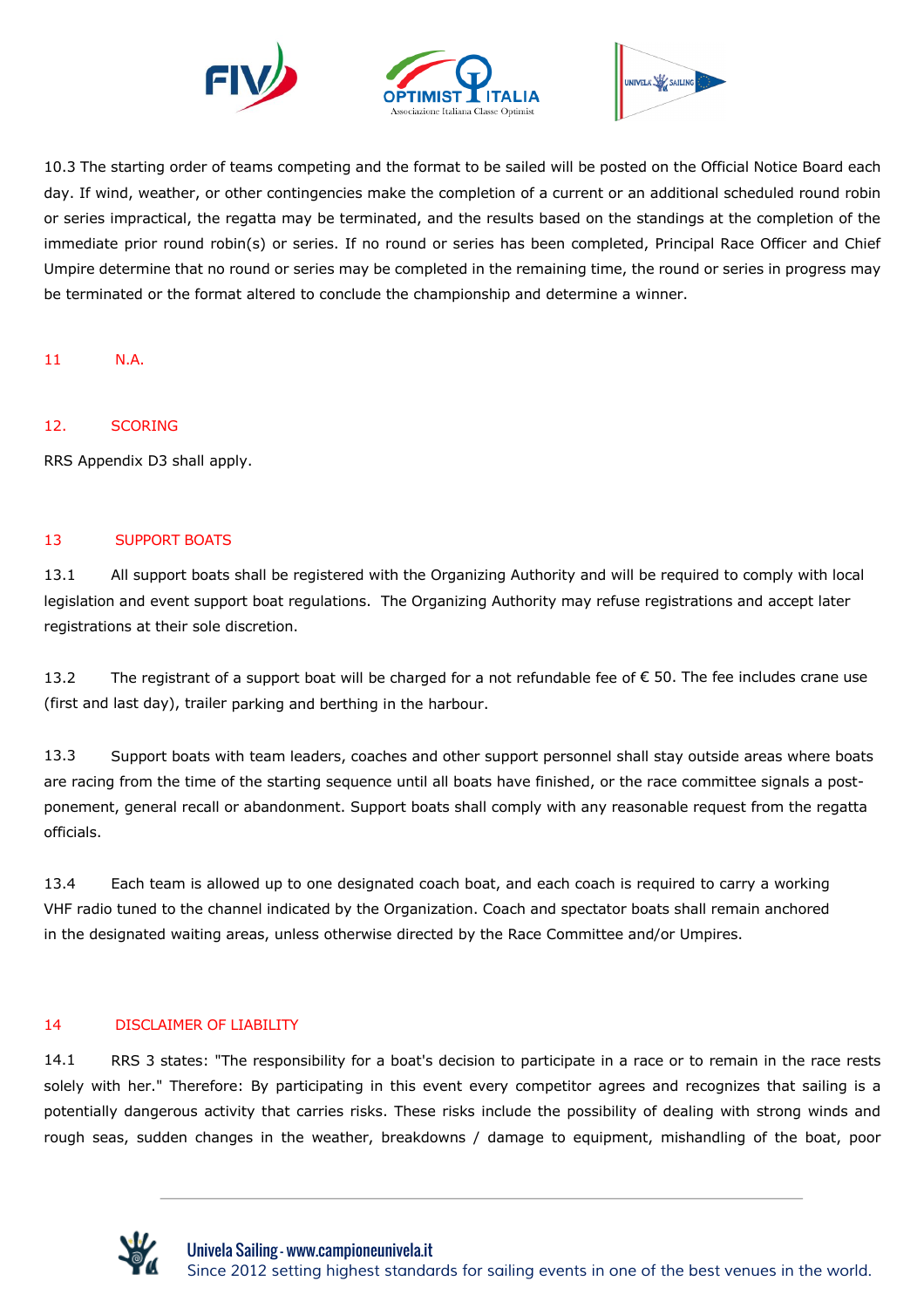





seafaring by other boats, loss of balance due to vehicle instability and fatigue with resulting in an increased risk of injury. The risk of permanent and serious injuries or death by drowning, trauma, hypothermia or other causes is inherent in the sport of sailing.

14.2 A competitor shall maintain his boat in a safe and seaworthy condition.

#### 15 SAFETY AND RESPONSABILITY

15.1 Each competitor must wear a personal flotation device (PFD), properly secured at all times while on the water except when temporarily adding or removing clothing. Wet suits, dry suits and inflatable PFD's do not constitute adequate personal buoyancy. Failure to wear one will result in a penalty up to and including disqualification at the discretion of the Jury.

15.2 Each competitor must have a whistle attached to their PFD at all times while on the water.

15.3 Each boat must have a secure loop in the end its bow line.

15.4 The designated adult, who has been entrusted to by the parents or legal guardians of the competitors, is responsible for the safety of each sailor of his/her team. It is the responsibility solely of this adult to decide if the sailor should sail in the weather and sea conditions that might arise during the event. The adults supervising the competitors are totally responsible for the risks of the sailor.

15.5 The designated adult will accept full responsibility for all actions of the competitor during any activity related to the event. This includes on-shore activities before, during, and after the regatta

#### 16 ENVIRONMENTAL RESPONSABILITY

16.1 Recalling the Basic Principle that mentions: "Participants are encouraged to minimize any negative environmental impact of the sport of sailing", we recommend the utmost attention to environmental protection in all moments that accompany the practice of the sport of sailing before, during and after the event. In particular, attention is drawn to RRS 47 - Waste Disposal - which verbatim states: "Competitors and support people must not deliberately throw waste into the water. This rule always applies when in the water. The penalty for infringing this rule can be less than disqualification ".

#### 17 INSURANCE

17.1 Each participating boat shall be insured with valid third-party liability insurance with a minimum cover of Euro 1.500.000 per incident or the equivalent in currency.

17.2 Proof of insurance shall be provided on registration.

17.3 Any competitor under 18 years old will be required to obtain parental/guardian written consent.

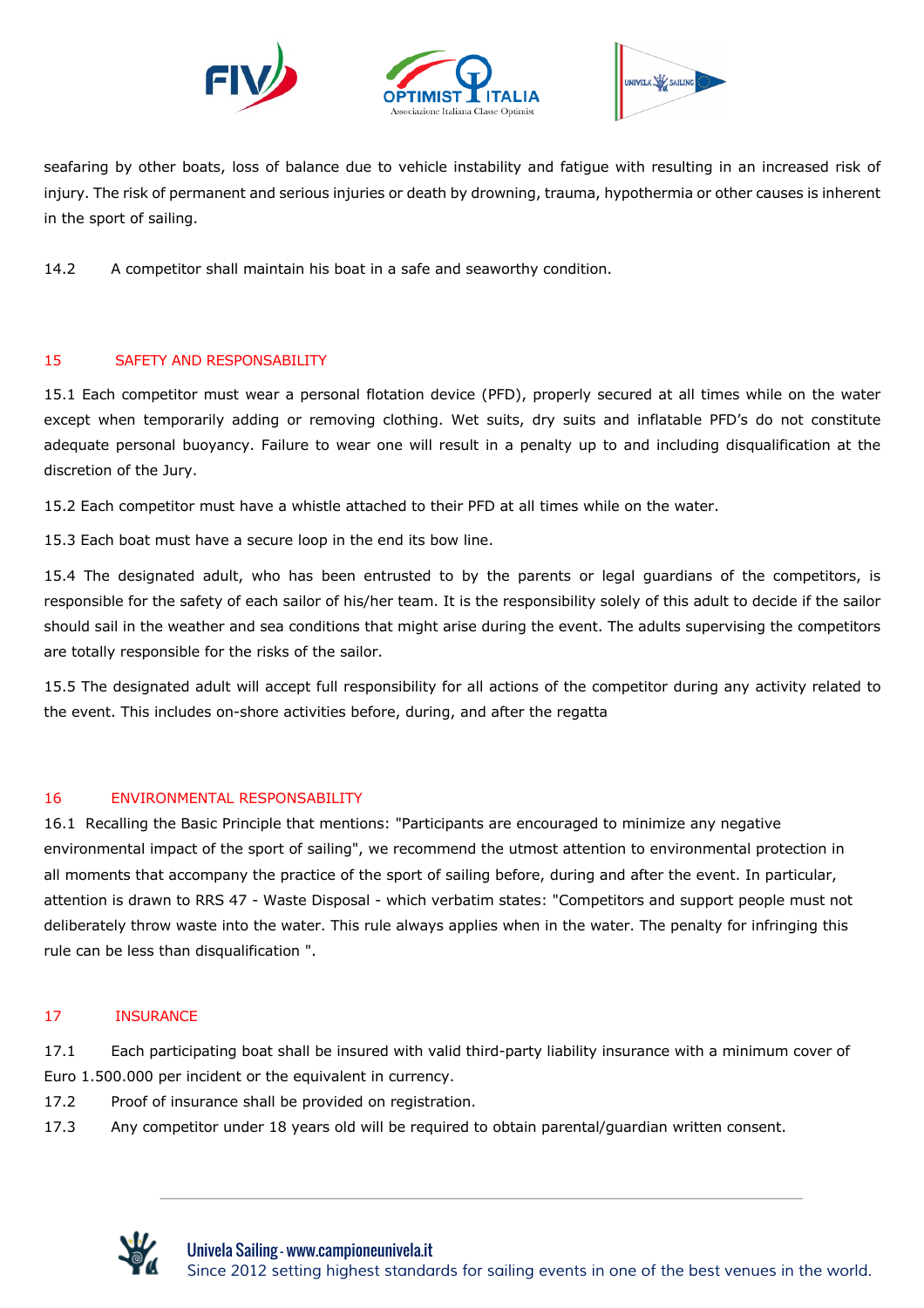





#### 18 PRIZES

The challenge Trophy "CLAUDIO" shall be awarded to the team which is best classified; whatever the number of flies; to change of Rule D3.2 (b). The challenge Trophy shall be returned to the Organizing Committee not later than April 1st 2023, for it to be sailed again or in the case that the regatta will be delayed or cancelled. Permanent prizes will be awarded to the first 3 teams classified.

#### 19 RADIO COMMUNICATION

19.1 No equipment capable of radio transmissions or radio communications may be carried by any competitor while on the water. This restriction also applies to mobile telephones and other electronics devices.

#### 20 PHOTOGRAPHY CONSENT

20.1 By entering the regatta competitors accept that they may be photographed and/or videotaped participating in the race and/or using the regatta facilities and they consent to the taking of such images and to the use, re-use, publication and republication of such images in any media, in conjunction with the competitor's name or not, without compensation and without the competitor's approval of such images or any use thereof.

#### 21 TRAILER PARKING, DOCKING AND CARS

21.1 All participants shall park their boats and road-trailers on the premises of the harbour Regatta Centre. Cars shall be parked in the designated parking areas. No cars are allowed at the dinghy park. Please follow the harbour master's instructions.

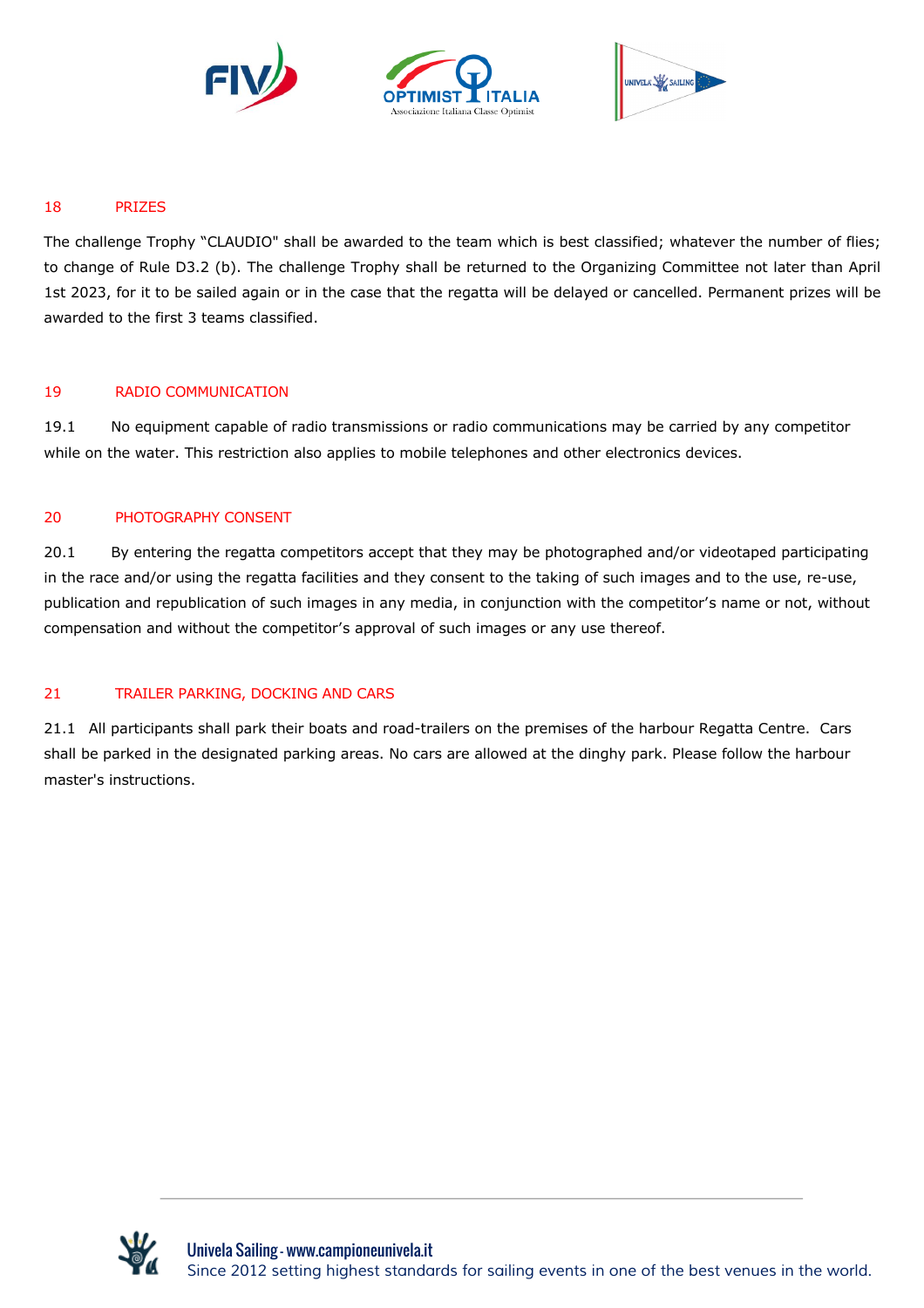







#### 22 ACCOMODATION

Accommodation is arranged for who pays the "Entry-Accommodation" entry fee. The competitors that want to book directly with Univela can find here further details.

You can book your room or apartment at https://www.campioneunivela.it/ospitalita/ and you will be granted the "regatta" special price.

The building and the beach area are a unitary complex for accommodation purposes and equipment for leisure and sports services, where all sailors can find:

- 42 rooms (total bed 170)
- Coffee Restaurant Pizzeria
- Parking place for car, van and motorcycle
- Boat storage
- Trailer storage
- Storage area inside a hangar for mast, sail and other sailing gear
- laboratory for little reparations
- 850 m2 slipway
- crane to launching boat (6 tons max)  $*$
- drying room for wetsuit
- storage for bicycle, kitesurf and windsurf